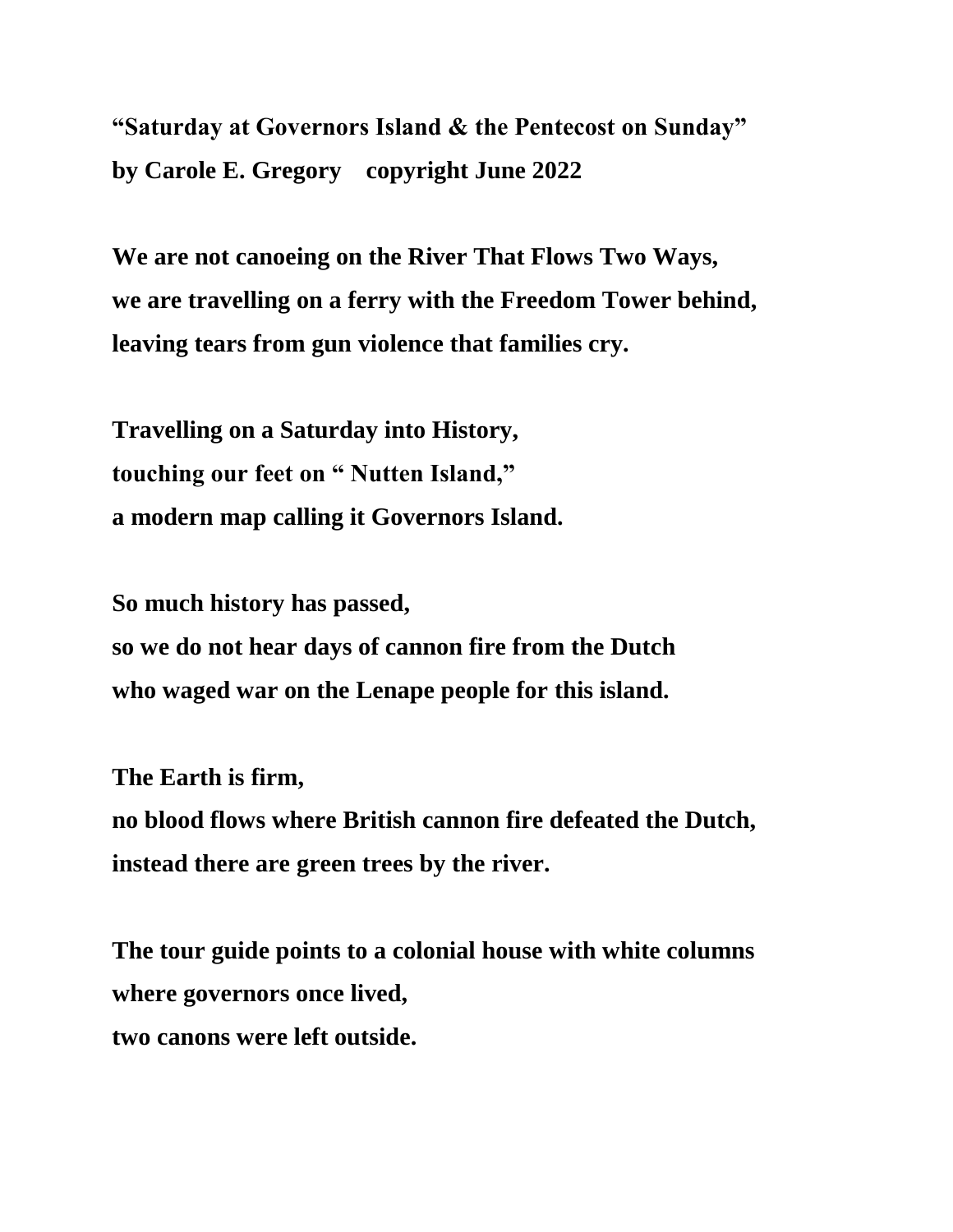**We do not see a wigwam, we cannot smell tobacco smoke from the men, sitting in a circle around a Sacred Fire.**

**A genealogy of Native families gone like hundreds of trees the Dutch cut down for their slave ships, a sunrise ceremony we cannot hear.**

**Once the women gathered berries, nuts, and squash, watching their children's joy in foot races & archery, hickory, oak, and chestnut trees on Paggank – Governors Island.**

**A bird flies overhead, singing in a country of wild guns, fathers missing the trees that were hundreds of years old.** 

**The last time guns pounded life out of humans, the Americans forces defeated the British, passing down this island to the U. S. Coast Guard.**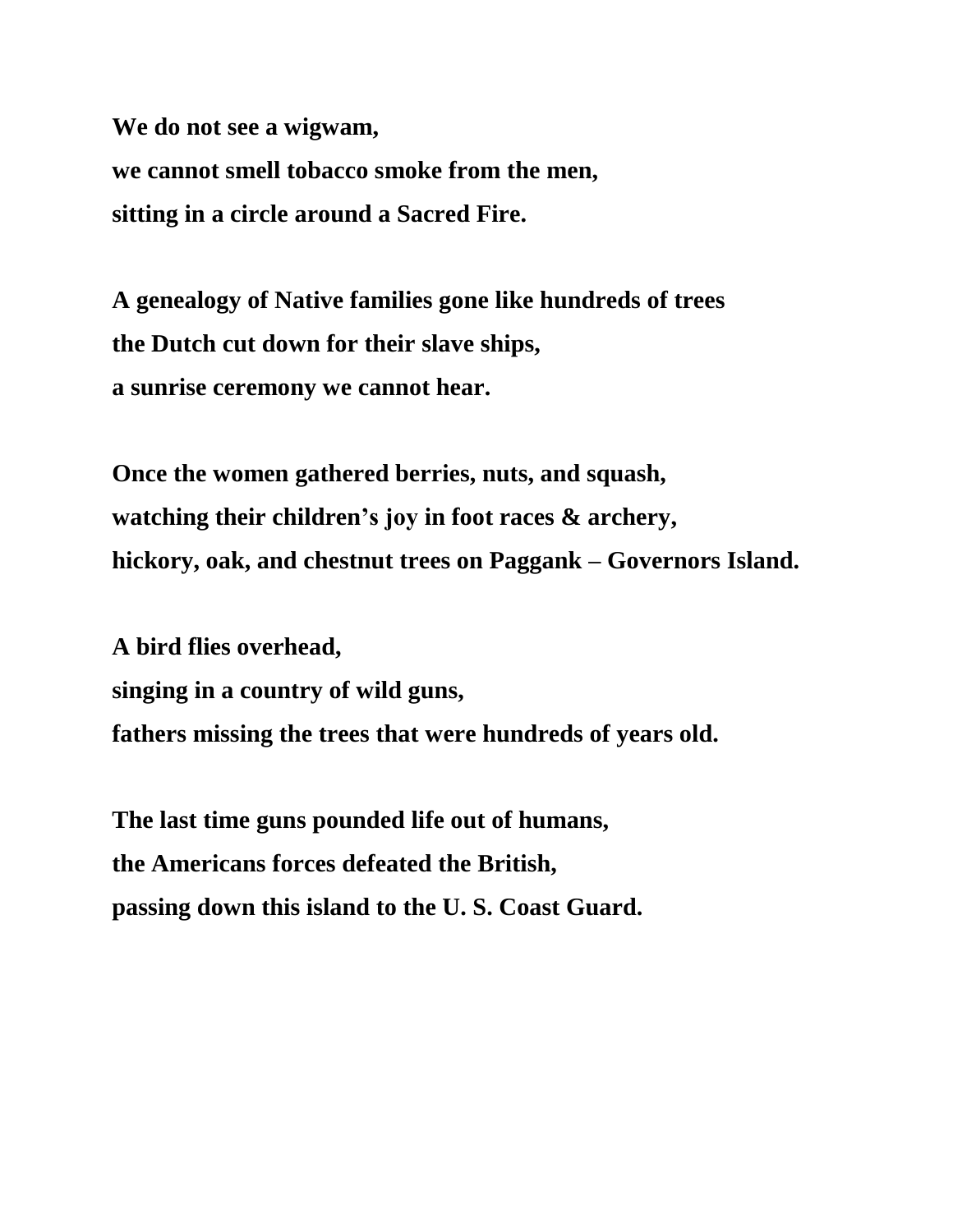**Today is Pentecost Sunday, the preacher opens the Bible, "But the fruit of the Spirit is love, joy, peace, longsuffering, gentleness, goodness, faith, meekness, temperance: against such there is no law."**

**This Hip Hop star is on the Billboard for his album, on top of his world of beats, he leaves the East Coast to promote his record, music his grandfather cannot understand, on his social media he leaves the address of residence,, a place the West Coast will dig.**

**With the fire of youth, he photographs himself day after day, piles of money up to his hip, gold chains around his neck, half naked women on their knees on his page, the new Hip Hop Rapper departs from his family roots, caught up with his bling.**